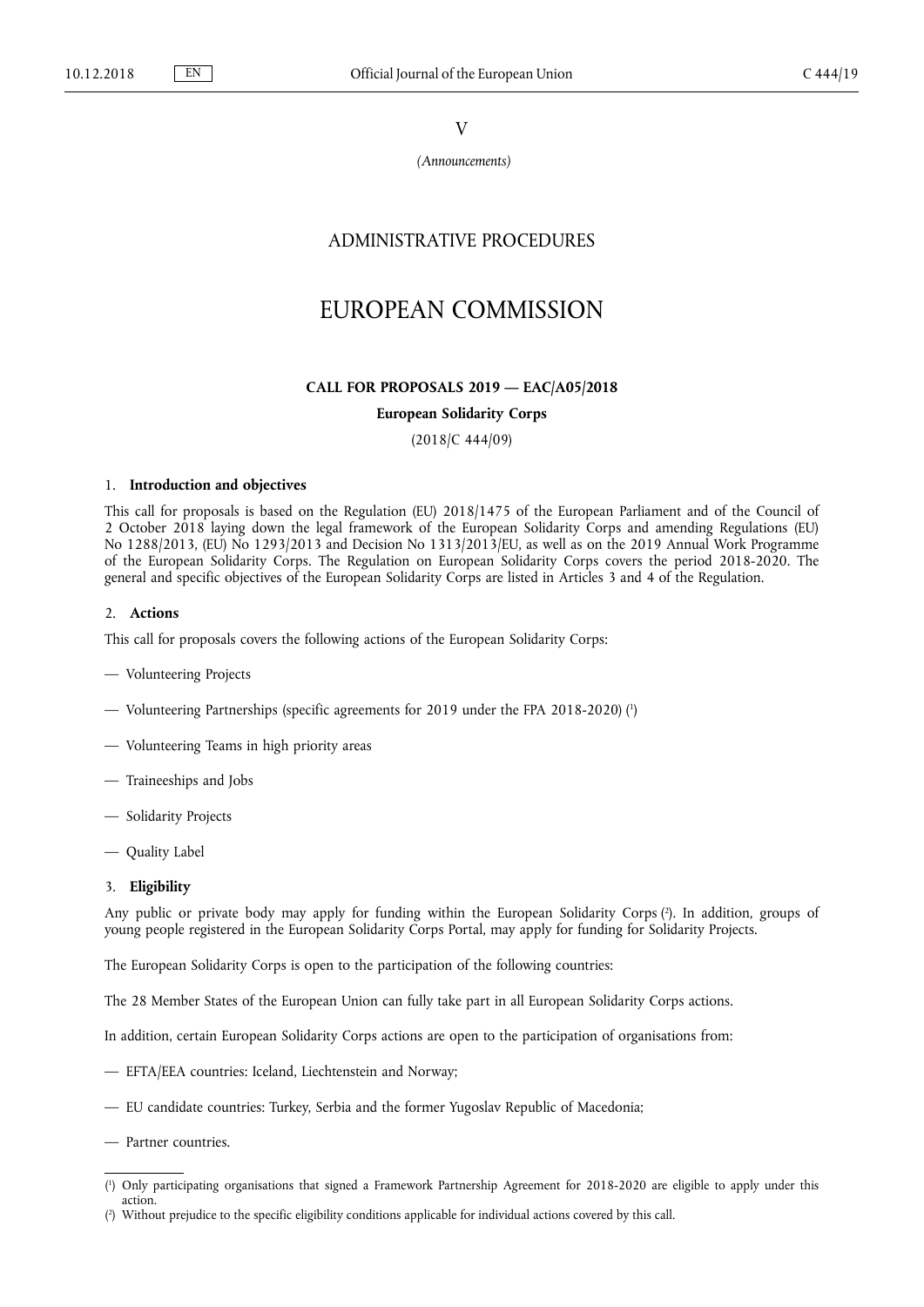Please refer to the 2019 European Solidarity Corps Guide for further details on the modalities of participation.

*For British applicants*: Please be aware that eligibility criteria must be complied with for the *entire* duration of the grant. If the United Kingdom withdraws from the EU during the grant period without concluding an agreement with the EU ensuring in particular that British applicants continue to be eligible, you will cease to receive EU funding (while continuing, where possible, to participate) or be required to leave the project on the basis of the relevant provisions of the grant agreement on termination.

## 4. **Budget and duration of projects**

The implementation of this call for proposals is subject to the availability of the appropriations provided for in the draft budget for 2019 after the adoption of the budget for 2019 by the budgetary authority or if the budget is not adopted as provided for in the system of provisional twelfths.

The total budget earmarked for this call for proposals is estimated at EUR 96 322 671 and is based on the 2019 annual work programme for the European Solidarity Corps.

The total budget earmarked for the call for proposals as well as its repartition is indicative and may be modified subject to an amendment of the 2019 annual work programme for the European Solidarity Corps. Potential applicants are invited to regularly consult the 2019 annual work programme for the European Solidarity Corps and its amendments, published on:

[\[https://ec.europa.eu/youth/annual-work-programmes\\_en\]](https://ec.europa.eu/youth/annual-work-programmes_en) as regards budget for each action covered by the call.

The level of grants awarded as well as the duration of projects vary depending on factors such as the type of project and the number of partners involved.

## 5. **Deadline for the submission of applications**

All deadlines for submission of applications specified below end at 12.00 (noon), Brussels time.

| Volunteering Projects                                                               | 5 February 2019   |
|-------------------------------------------------------------------------------------|-------------------|
|                                                                                     | 30 April 2019     |
|                                                                                     | 1 October 2019    |
| Volunteering Partnerships (specific agreements for 2019 under the<br>FPA 2018-2020) | 20 April 2019     |
| Volunteering Teams in high priority areas                                           | 28 September 2019 |
| Traineeships and Jobs                                                               | 5 February 2019   |
|                                                                                     | 30 April 2019     |
|                                                                                     | 1 October 2019    |
| Solidarity Projects                                                                 | 5 February 2019   |
|                                                                                     | 30 April 2019     |
|                                                                                     | 1 October 2019    |
|                                                                                     |                   |

Applications for Quality Label can be submitted on a continuous basis.

Please refer to the European Solidarity Corps Guide for detailed instructions for the submission of applications.

## 6. **Full details**

The detailed conditions of this call for proposals, including priorities, can be found in the 2019 European Solidarity Corps Guide at the following internet address: